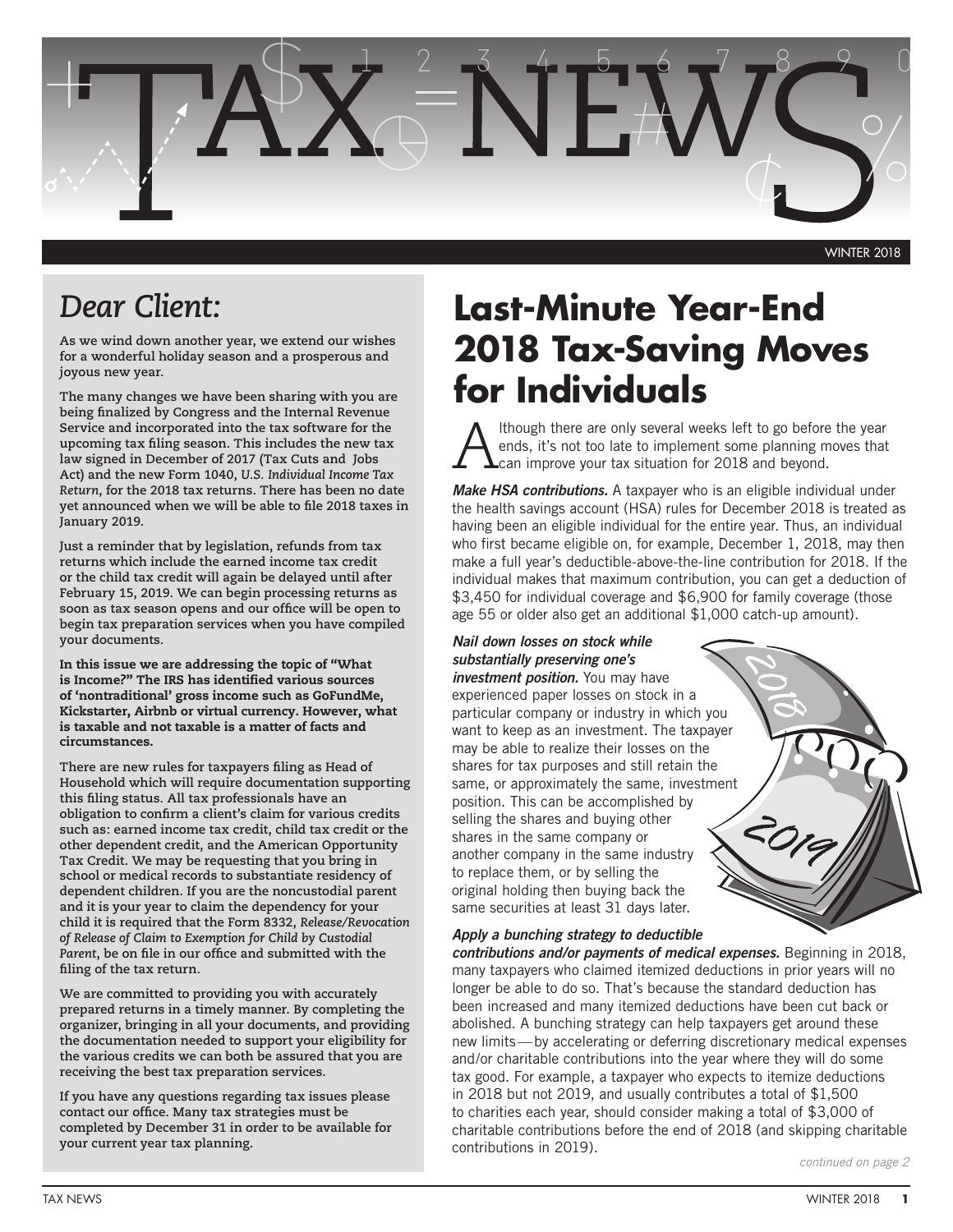#### *Solve an underpayment of estimated tax*

*problem.* Employees may discover that their prepayments of tax for 2018 have been too small because, for example, their estimate of income or deductions was off and they are under withheld, or they failed to make estimated tax payments for unanticipated income, such as gains from sales of stock. Or they may be facing a penalty for underpayment of estimated tax because of the additional 0.9% Medicare tax and/or the 3.8% surtax on unearned income. To ward off or reduce an estimated tax underpayment penalty, employees can ask their employers to increase withholding for their last paycheck or paychecks to make up or reduce the deficiency. Employees can file a new Form W-4 or simply request that the employer withhold a flat amount of additional income tax.

Increasing the final estimated tax payment for 2018 (due on January 15, 2019) can cut or eliminate the penalty for a final-quarter underpayment only. But it does not help with underpayments for preceding quarters. By contrast, tax withheld on wages can wipe out or reduce underpayments for previous quarters because, as a general rule, an equal part of the total withholding during the year is treated as having been paid on each quarterly estimated payment date.

*Retirement plan distribution.* An individual can take an eligible rollover distribution from a qualified retirement plan before the end of 2018 if you are facing a penalty for underpayment of estimated tax and the increased withholding option described above is unavailable or will not sufficiently address the problem. Income tax will be withheld from the distribution at a 20% rate and will be applied toward the taxes owed for 2018. The individual can then timely roll over the gross amount of the distribution, as increased by the amount of withheld tax, to a traditional IRA. No part of the distribution will be includible in income for 2018, but the withheld tax will be applied pro rata over the full 2018 tax year to reduce previous underpayments of estimated tax.

#### *Be sure to take required minimum*  distributions (RMDs). Taxpayers who have reached age 70½ years of age should be sure to take their 2018 RMD from their IRAs or 401(k) plans (or other employersponsored retired plans). Failure to take

a required withdrawal can result in a penalty of 50% of the amount of the RMD not withdrawn. Those who turned age 70? in 2018 can delay the first required distribution to 2019. However, taxpayers who take the deferral route will have to take a double distribution in 2019—the amount required for 2018 plus the amount required for 2019. This strategy could make sense if the taxpayer will be subject to a lower tax rate next year.

#### *Use IRAs to make charitable gifts.*

Taxpayers who have reached age 70½, own IRAs, and are thinking of making a charitable gift should consider arranging for the gift to be made by way of a qualified charitable contribution, or QCD—a direct transfer from the IRA trustee to the charitable organization. Such a transfer (not to exceed \$100,000) will neither be included in gross income nor allowed as a deduction on the taxpayer's return. But, since such a distribution is not includible in gross income, it will not increase AGI for purposes of the phaseout of any deduction, exclusion, or tax credit that is limited or lost completely when AGI reaches certain specified level.

A qualified charitable contribution before year end is a particularly good idea for retired taxpayers who do not need all of their as-yet undistributed RMD for living expenses. That's because a charitable contribution distribution reduces the amount of the RMD that must be withdrawn, resulting in tax savings.

*Wrap up a divorce.* Alimony payments made under a divorce or separation agreement that is executed before January 1, 2019, are deductible by the payor and included in the income of the payee. But if made under a divorce or separation agreement executed after December 31, 2018, the payor can no longer deduct the alimony payments and the payee doesn't include them in income.

Where the payor of alimony is in a higher marginal income tax bracket than the payee, it is beneficial, for the divorcing spouses as a whole, for the alimony to be deductible to the payor and taxable to the payee. And, that benefit can be split between the two spouses by having the payor pay more alimony than the payor otherwise would pay if the alimony were not deductible to the payor. Thus, in most cases, couples in the midst of a divorce

involving alimony payments should finalize that agreement by December 31, 2018.

*Make year-end gifts.* A person can give any other person up to \$15,000 for 2018 without incurring any gift tax. The annual exclusion amount increases to \$30,000 per donee if the donor's spouse consents to gift-splitting. Anyone who expects eventually to have estate tax liability and who can afford to make gifts to family members should do so. Besides avoiding transfer tax, annual exclusion gifts take future appreciation in the value of the gift property out of the donor's estate, and shift the income tax obligation on the property's earnings to the donee who may be in a lower tax bracket (if not subject to the kiddie tax).

A gift by check to a noncharitable donee is considered to be a completed gift for gift and estate tax purposes on the earlier of:

- **1.** The date on which the donor has so parted with dominion and control under local law so as to leave the donor with no power to change its disposition, or
- **2.** The date on which the donee deposits the check (or cashes it against available funds of the donee) or presents the check for payment, if it is established that:
	- The check was paid by the drawee bank when first presented to the drawee bank for payment;
	- $\circ$  The donor intended to make a gift;
	- o The donor was alive when the check was paid by the drawee bank;
	- Delivery of the check by the donor was unconditional; and
	- The check was deposited, cashed, or presented in the calendar year for which completed gift treatment is sought and within a reasonable time of issuance.

Thus, for example, a \$15,000 gift check given to and deposited by a grandson on December 31, 2018 is treated as a completed gift for 2018 even though the check doesn't clear until 2019 (assuming the donor is still alive when the check is paid by the drawee bank).

*Be sure to contact our office or your financial planner in order to take advantage of these tax strategies.*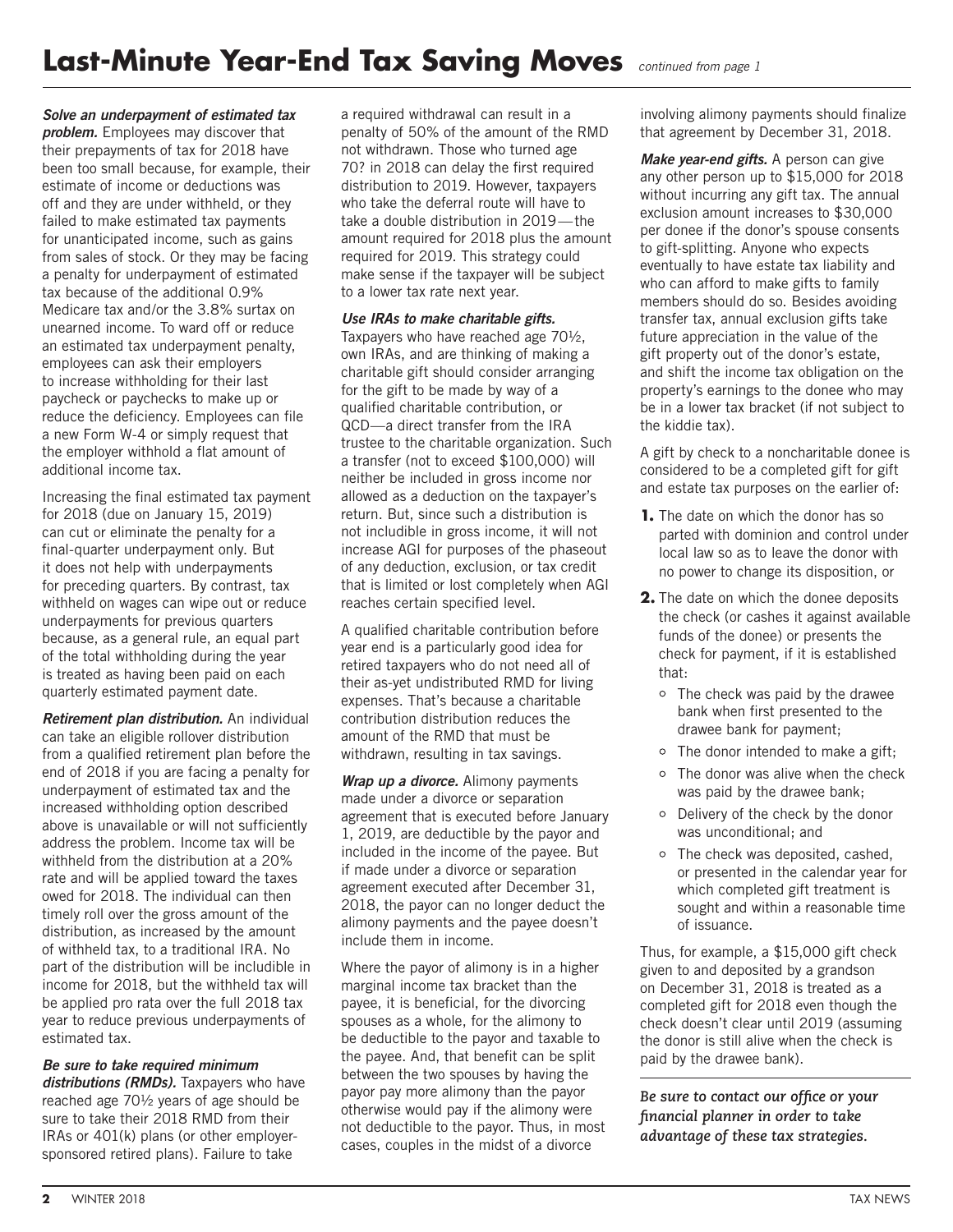# **Substantiation Required for Charitable Donations** and assistance with education goals

s a reminder following are the IRS rules for substantiating **L**charitable donations. We encourage you to maintain the records necessary to support your claim for these donations in the event of an audit. Many taxpayers may not be able to deduct their charitable donations due to the increased standard deductions (\$12,000 for singles/\$24,000 for joint returns). However, if your itemized donations do exceed the standard deductions be prepared to provide adequate documentation.

Cash contributions: No charitable contribution deduction is allowed for any monetary gift unless the donor maintains, as a record of the gift, a bank record or a written communication from the donee, showing the donee's name, the date of the contribution, and the amount of the contribution. The regulations require a contemporaneous written acknowledgment of contributions of \$250 of more from the organization. For gifts under \$250, a canceled check or other records by the taxpayer is sufficient.

Donations of property: Additional substantiation requirements apply when donations involve property. For property under \$250, the donor must obtain a receipt from the donee or keep reliable records. A donor who claims a noncash contribution of at least \$250 but not more than \$500 is required to obtain a contemporaneous written acknowledgment. For a donation of more than \$500 but not more than \$5,000, the donor must obtain a contemporaneous written acknowledgment and file a completed Form 8283 (Section A), *Noncash Charitable Contributions*.

For claimed noncash contributions of \$5,000 or more, in addition to a contemporaneous written acknowledgment, the donor must obtain and file a qualified appraisal with the filing of the tax return.

If you are uncertain if your documentation is adequate, contact our office for guidance on what is needed to include the donations on your 2018 tax return.

# Planning For Your Child's Financial Future

children is their financial security and assistance with education goals. It is important to demonstrate the value of saving money and taking advantage of tax breaks. The Tax Cuts and Jobs Act (TCJA) includes provisions that affect tax planning for children and their education.

# "Kiddie Tax"

The "kiddie tax" generally applies to unearned income of children under the age of 19 or under age 24 for a full-time student. Before 2018, unearned income was generally taxed at the parents' tax rate

Under the TCJA the kiddie tax will now be taxed according to the tax brackets which are used for estate and trusts. The tax return of your children will no longer be dependent on the parents return or the returns of siblings who are also subject to the kiddie tax.

# IRAs for Teens

IRAs can be perfect for teenagers because they likely will have many years to let their accounts grown tax-deferred or tax-free.

Choosing a Roth IRA typically provides a better tax advantage for your teenager. Now that the standard deduction is \$12,000 for single taxpayers (even if they are dependents on their parents return) it is most likely that the traditional IRA would not provide a pre-tax benefit. Your child can have income up to \$12,000 without a tax filing requirement but they now have income to fund a Roth IRA (which is post-tax) which grows taxdeferred and can be distributed tax-free.

# 529 Plans

Section 529 plans provide valuable taxadvantage savings opportunities for your students. Although the contributions are not tax deductible for federal purposes, any growth is tax-deferred. If used for qualified education expenses the funds are distributed tax free. Under the TCJA, 529 plans can now be used for K-12 tuition and fees up to \$10,000 per year.

A special tax advantage for the 529 plans is to allow you to front-load five years' worth of annual gift tax exclusions and make up to a \$75,000 contribution.

## Coverdell Education Savings Accounts

Like the 529 plans the contributions are not tax deductible for federal purposes, but plan assets grow tax-deferred and distributions used to pay qualified education expenses are tax free.

Coverdell's can be used for K-12 expenses for tuition and fees as well as other qualified expenses such as

uniforms, transportation, program fees, computers and internet costs.

Unlike the 529 plans, however, the ability to contribute to a Coverdell plan are subject to income limitations. The phase-out for single

taxpayers starts at \$95,000 and \$190,000 for joint returns.

# ABLE Accounts

 Achieving a Better Life Experience (ABLE) accounts offer a tax-advantaged way to fund qualified disability expenses for a beneficiary who became disabled or blind before age 26. Under the TCJA 529 education plan funds can be rolled over to an ABLE account without penalty. The ABLE account must be owned by the beneficiary of the 529 plan or by a member of their family. The rolled-over amounts count toward the overall ABLE account annual contribution limit which is \$15,000 for 2018.

# American Opportunity Credit

The maximum credit, per student, is \$2,500 per year for the first four years of postsecondary education. Both the AOTC and a distribution from either a 529 plan or Coverdell can be taken in the same year as long as the expenses are not the same.

The AOTC does have income threshold limitations; the phase-out range for single taxpayers is \$80,000 to \$90,000 and the phase-out range for joint files is \$160,000 to \$180,000.

*Contact our office if you have any questions regarding these tax-deferred or tax free programs to help your student with meeting their higher education goals.*